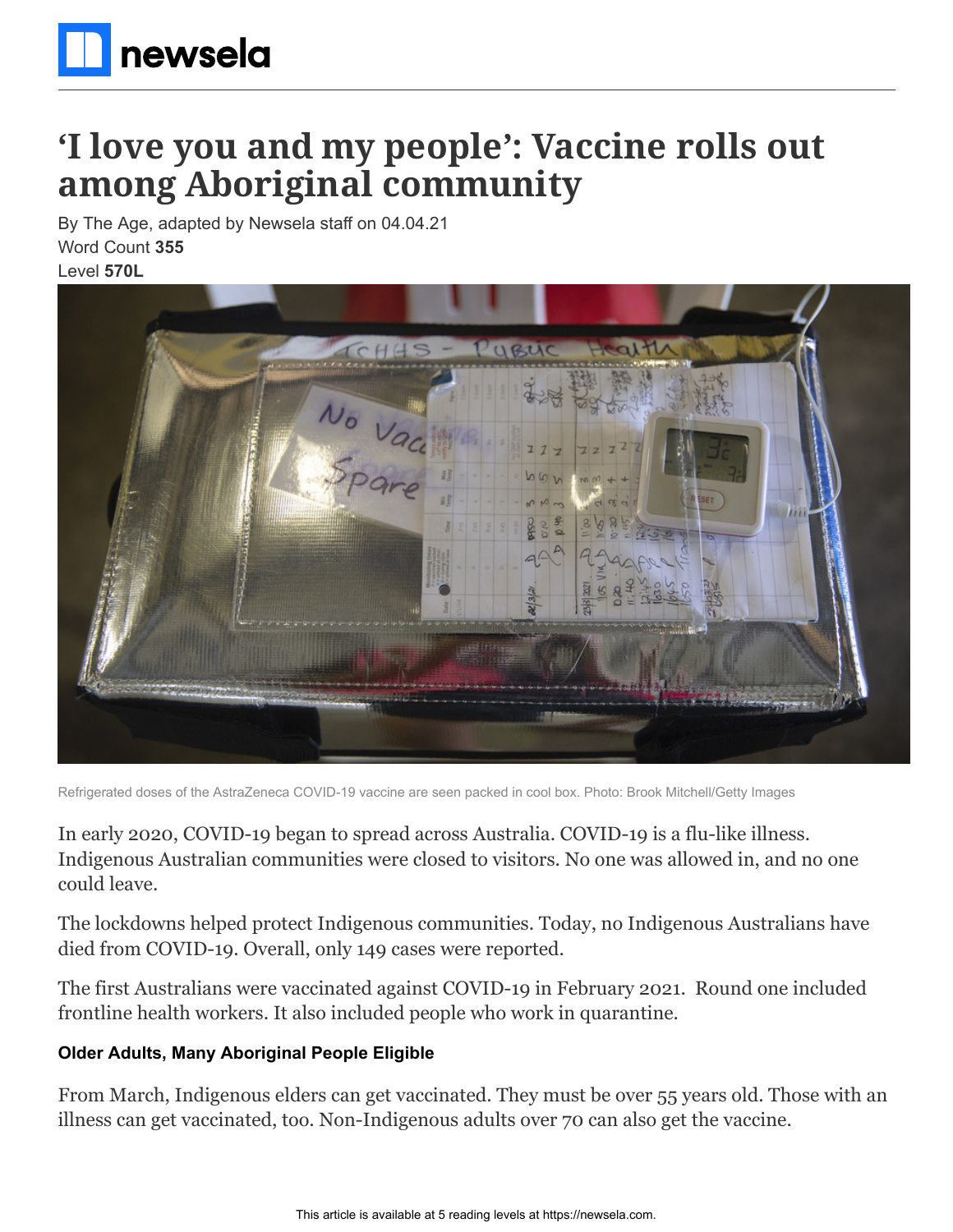Uncle Ivan Wellington lives in Campbelltown. It is near Sydney, in New South Wales. Uncle Ivan is an Aboriginal elder. He was the first in his community to get vaccinated.

Uncle Ivan was vaccinated on March 22. He got his shot at an Indigenous medical service. It is run by Tharawal Aboriginal Corporation. Tharawal provides healthcare to about 5,000 people.

Uncle Ivan was thrilled to get his shot. He was the first of 80 people that day. Afterwards, he thanked his community. Then he thanked everyone who kept them safe during the COVID-19 outbreak. "I love the work you do, and the people you serve," Uncle Ivan said.

Dr. Heather McKenzie works at Tharawal. She helped organise the vaccine roll out. McKenzie was excited about getting her shot. She said being vaccinated would help protect the community she serves.

McKenzie ran an information event about the vaccine. It helped people understand what to expect. Still, some people were nervous. Uncle Ivan was worried about possible side effects. McKenzie said he didn't need to worry. Doctors can treat side effects better than they can treat COVID-19, she said.

Tharawal staff announced the first round of vaccinations by text message. Every shot was booked within 10 minutes.

Leonie Murdoch was also vaccinated that day. Murdoch is 62 years old. She has lung problems. Murdoch said it was important to vaccinate Aboriginal elders. "If we lose our elders, we lose our entire library [of knowledge]."